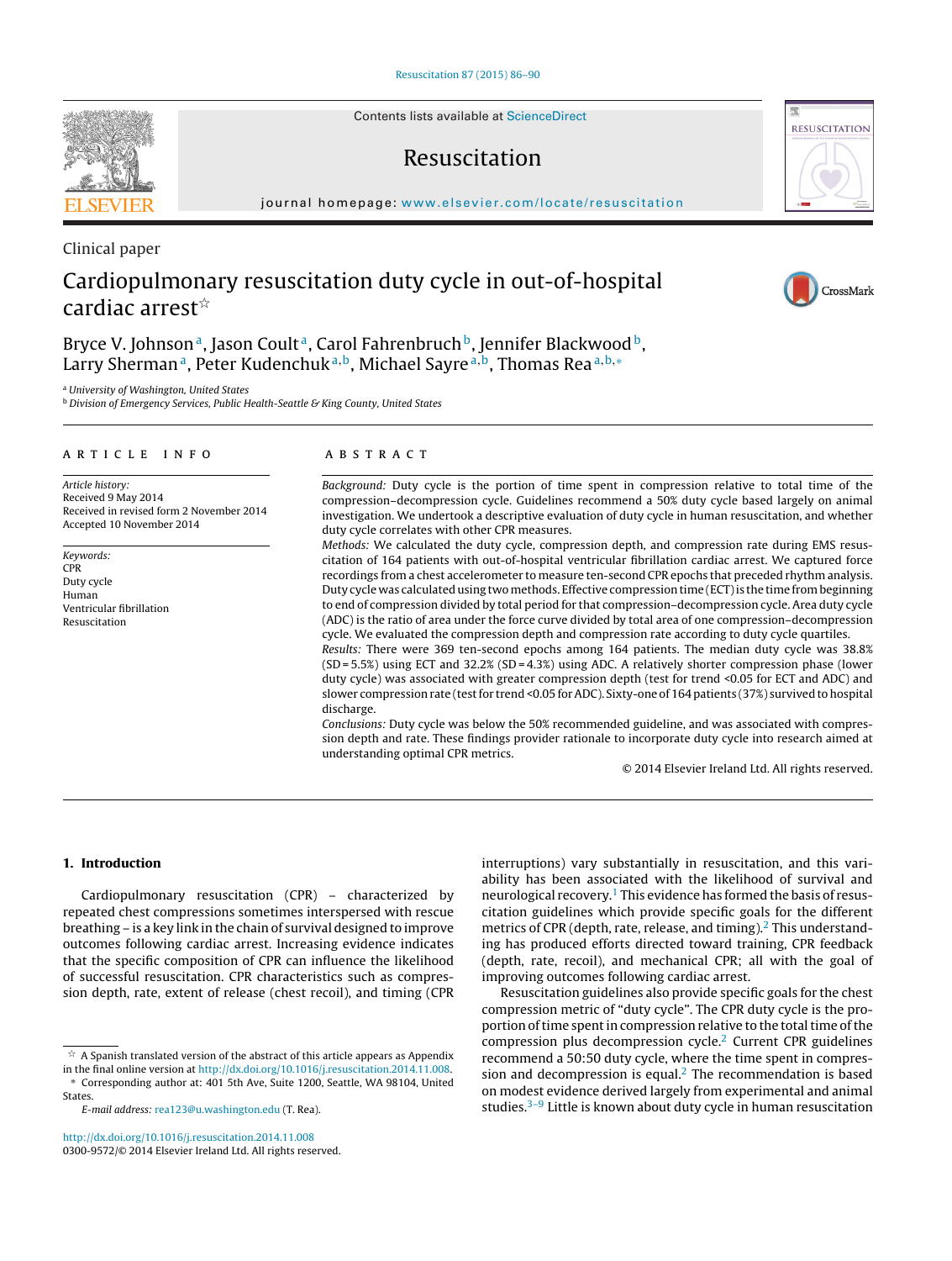and its relationship to other CPR metrics. We hypothesized that duty cycle would vary across individual arrests and would be correlated with other CPR metrics such as compression depth and rate.

# **2. Methods**

#### 2.1. Design, population, and setting

The study was a retrospective observational investigation of 164 persons who suffered non-traumatic, out-of-hospital ventricular fibrillation cardiac arrest between January 1, 2007 and December 31, 2011 and were treated by King County Emergency Medical Services (EMS) agencies equipped with specific recording equipment that monitored CPR performance. Cases were excluded if no defibrillator recording was available or the recording did not include measures of CPR throughout the resuscitation event. The investigation was approved by both the University of Washington and Public Health Review Boards. The study communities have a population of approximately 600,000 persons. The EMS is a 2-tier system activated by calling a central emergency dispatch (9-1-1) number. The first tier is comprised of EMT-firefighters equipped with automated external defibrillators. The secondtier is comprised of paramedics trained in advanced cardiac life support including ECG rhythm interpretation, drug administration, and endotracheal intubation. The EMS personnel generally follow the American Heart Association guidelines for cardiac arrest resuscitation.

#### 2.2. Data collection and variables

The EMS system maintains a registry that includes every treated out-of-hospital cardiac arrest. Patient, circumstance, care, and outcome characteristics are abstracted from a range of sources including dispatch, EMS, hospital, vital statistics, and defibrillator records and organized according to the Utstein definitions.<sup>[10](#page-4-0)</sup> The defibrillator information gathered for this particular study included a recording of the ECG rhythm tracing, the transthoracic impedance measurements, data from an accelerometer placed on the patient's chest, and the audio recording. The accelerometer data included measurements of acceleration and force which were used to compute chest compression rate and depth.

Chest compression duty cycle was calculated using the force recordings from the chest accelerometer, Philips MRx-Event Review Pro©, using two different previously reported methods termed the effective compression time (ECT) and area duty cycle (ADC). The force accelerometer can distinguish forces of compression from decompression. The ECT is a first-order measure that is the time from the beginning to the end of the compression divided by the total period for that compression–decompression event.<sup>2</sup> The ADC is a second-order measure that is the ratio between the area under the force curve and the total area of one rectangle outlining the compression–decompression curve  $(Fig. 1).<sup>11</sup>$  Thus the ECT is more intuitive measure of duty cycle but we also assessed the ACD in an effort to explore how different measures of force might compare to one another and to the compression metrics of depth and rate. The time period defining each compression period for ECT and ADC was defined as the time between the two absolute minima on either side of the compression peak in the force trace. Both measures are reported as percentages. These measures of duty cycle were derived using the ten-second CPR epochs that immediately preceded each scheduled defibrillator rhythm analysis set to occur at 2 min intervals per American Heart Association resuscitation guidelines. We calculated the median value of ECT and ADC for all compressions within the 10-s epoch.



 $ADC =$  the shaded area divided b y the area of outlined by the box



**Fig. 1.** Graphic depiction of duty cycle as derived from the ECT and ADC. The y-axis is the force and the x-axis is time.

Median depth values for each ten-second epoch were obtained directly from the MRx defibrillator download files, which record the depth for each CPR compression by estimating the position of the puck based on the acceleration measurements. Median chest compression rate was also calculated based on the force trace.

# 2.3. Statistical analysis

We used descriptive statistics to evaluate the distribution of the duty cycle. To characterize the relationships between duty cycle and the other CPR metrics parameters, we divided the duty cycle into quartiles. We then calculated compression depth and compression rate according to duty cycle quartiles. CPR metrics were calculated in MATLAB© and SPSS© statistics. Statistical significance was defined as  $p < 0.05$ .

# **3. Results**

#### 3.1. Patients

Of the 558 persons who suffered out-of-hospital ventricular fibrillation arrests and were treated by the study EMS agencies, 164 (29%) had complete defibrillator download information for the entire resuscitation event. Demographic, circumstance, care, and outcome characteristics were similar between cases included and excluded in the study ([Table](#page-2-0) 1). Among study cases, most arrests were witnessed; more than half received bystander CPR; nearly two-thirds had spontaneous circulation at the end of EMS care, and about a third survived to hospital discharge with good neurological outcome ([Table](#page-2-0) 1). Among witnessed ventricular fibrillation arrest due to presumed cardiac etiology (as designated by the Utstein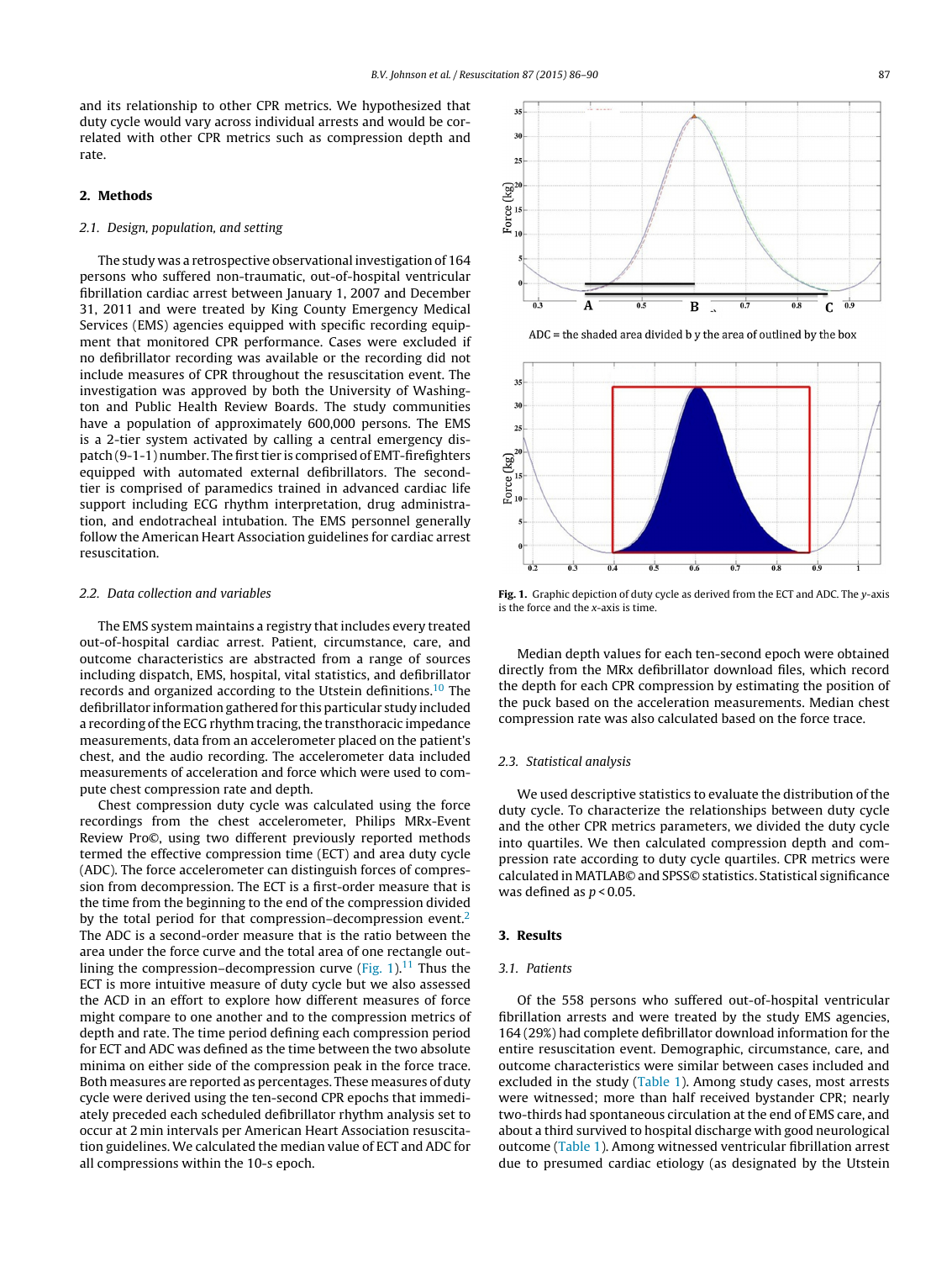#### <span id="page-2-0"></span>**Table 1** Characteristics according to defibrillator record status.

| Characteristic                                        | Defibrillator record status      |                                    |  |  |  |
|-------------------------------------------------------|----------------------------------|------------------------------------|--|--|--|
|                                                       | Eligible, available<br>$(n=164)$ | Eligible, unavailable<br>$(n=394)$ |  |  |  |
| Average age,<br>years (SD)                            | 63.4 (16.6)                      | 63.6(15.6)                         |  |  |  |
| Male, $\mathscr{L}(n)$                                | 78% (128)                        | 76% (298)                          |  |  |  |
| Cardiac etiology,<br>$\mathcal{K}(n)$                 | 88% (144)                        | 89% (391)                          |  |  |  |
| Bystander<br>witnessed, %<br>(n)                      | 74% (121)                        | 71% (181)                          |  |  |  |
| Bystander CPR, %<br>(n)                               | 70% (114)                        | 69% (270)                          |  |  |  |
| <b>EMS</b> response<br>interval, min<br>(SD)          | 5.3(2.0)                         | 4.9(2.1)                           |  |  |  |
| ROSC at the end<br>of EMS care, %<br>(n)              | 63%(104)                         | 66% (259)                          |  |  |  |
| Survival to<br>discharge, $\mathcal{E}(n)$            | 37% (61)                         | 42% (167)                          |  |  |  |
| Favorable<br>neurological<br>status, $\mathcal{E}(n)$ | 32% (53)                         | 37% (147)                          |  |  |  |

Return of spontaneous circulation is abbreviated ROSC. All comparisons result in  $p > 0.05$ .

template), 43% survived to hospital discharge, and 37% survived with favorable neurological status.

#### 3.2. Duty cycle measures

There were 369 epochs for evaluation, collectively constituting 3690 s of CPR. The mean duty cycle per epoch was 38.8% (SD = 5.5%) using the ECT method and 32.2% (SD = 4.3%) using the ADC method (Fig. 2a and b). Duty cycle did not significantly vary during the course of resuscitation. For example, the average duty cycle using the ECT method was 38.7% prior to the 1st shock, 37.2% prior to the 2nd shock, 37.8% prior to the 3rd shock, 36.8% prior to the 4th shock, and 37.3% prior to the 5th shock. Regardless of the derivation method or time point during resuscitation, the vast majority of duty



**Fig. 2.** Distribution of the duty cycle according to the effective compression time and area duty cycle methods. The y-axis is the number of epochs and the  $x$ -axis is the median value of the duty cycle for a given epoch. ADC, area duty cycle; ECT, effective compression time.



**Fig. 3.** Scatter plot of area duty cycle versus effective compression time. ADC, area duty cycle; ECT, effective compression time.

cycle measures were <50%. The ECT and ADC were only moderately correlated  $(R = 0.35)$  (Fig. 3).

#### 3.3. Correlation with other CPR parameters

The duty cycle was inversely associated with compression depth by both methods used to derive the duty cycle [\(Table](#page-3-0) 2) (test for trend <0.05 for ECT and ADC). For example when stratified according to duty cycle quartile using the ADC method, the average compression depth was 43.9 mm for quartile 1 (median duty cycle = 32.4%), 44.6 mm for quartile 2 (median duty cycle = 37.1%), 42.6 mm for quartile 3 (median duty cycle = 41.0%), and 37.9 mm for quartile 4 (median duty cycle = 45.2%). Conversely, increasing ADC quartile – but not ECT quartile – was associated with greater compression rate [\(Table](#page-3-0) 2).

#### **4. Discussion**

In this investigation of out-of-hospital ventricular fibrillation cardiac arrest, we observed a duty cycle during clinical resuscitation that averaged 32–38%, depending on the method used to derive the measure. Regardless of the measurement approach, the duty cycle was inversely associated with compression depth such that relatively shorter compression phase (lower duty cycle) corresponded to greater compression depth. In addition, a relatively shorter compression phase corresponded to slower compression rate using the ADC method. Taken together, the findings involving duty cycle indicate that actual field care in a high-performing EMS system differs substantially from guideline recommendations, and that the duty cycle and its variation likely influence other important CPR metrics.

Previous animal experimental studies indicate that duty cycle can influence hemodynamics and potentially resuscitation outcome, but have provided conflicting results regarding optimal ratios.<sup>3–9</sup> Many – though not all – of these investigations demonstrate higher blood flow and better outcomes when the compression phase is less than 50%. Conversely, in a small case series of 8 in-hospital human arrests treated with mechanical compressions during the very terminal phase of care, a duty cycle of 50–60% achieved greater arterial blood flow during CPR compared to shorter compression phase duty cycles (30-40%).<sup>[12](#page-4-0)</sup> We observed that the active compression phase in clinical resuscitation comprised about a third of the typical compression–decompression cycle, and nearly all duty cycles were less than 50%.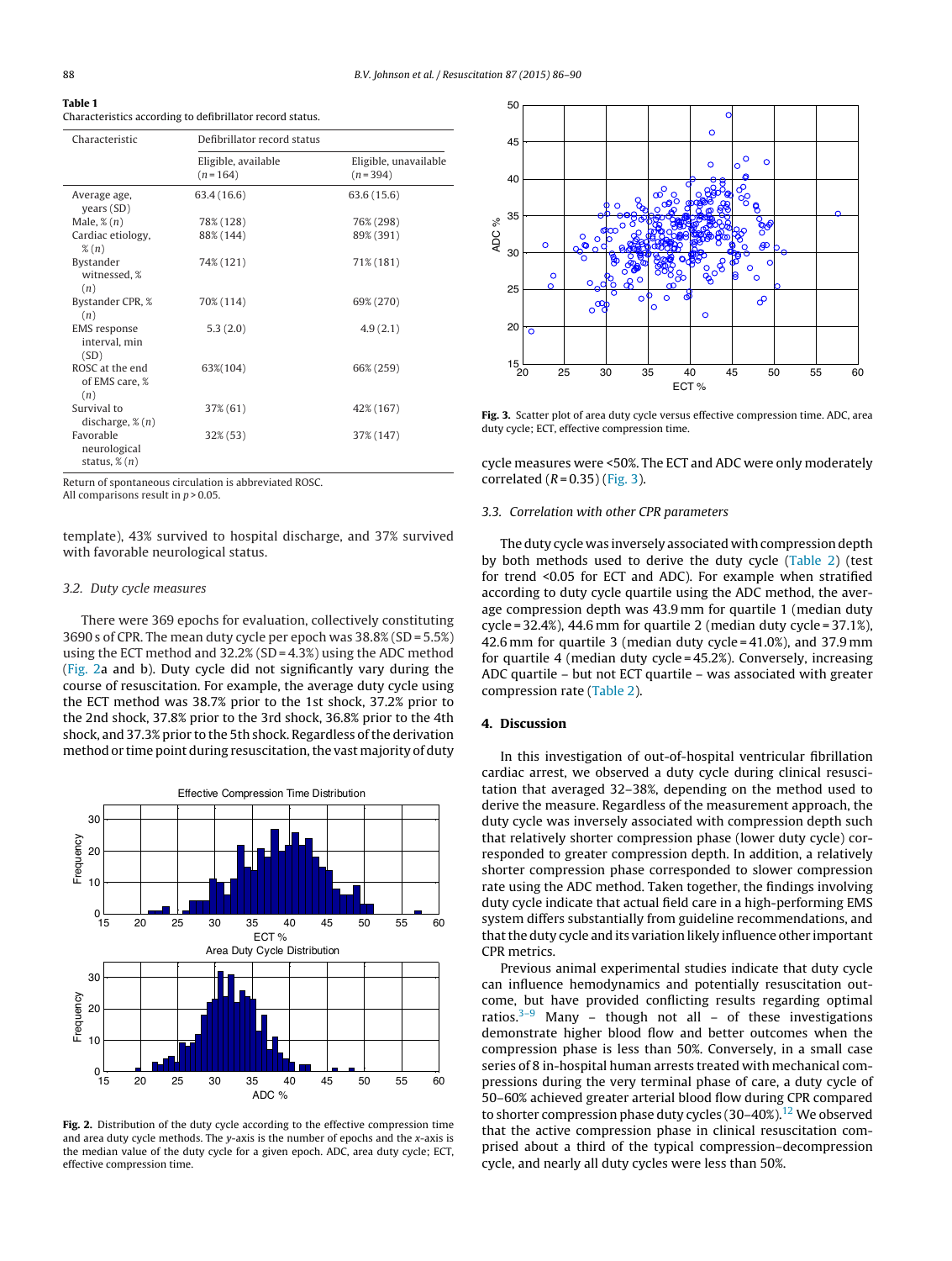| Characteristic       | Measure      |                      |               |                 |            |                            |               |               |        |
|----------------------|--------------|----------------------|---------------|-----------------|------------|----------------------------|---------------|---------------|--------|
|                      | ECT quartile |                      |               | ADC quartile    |            |                            |               |               |        |
|                      | $(n=92)$     | $\Omega$<br>$(n=92)$ | κ<br>$(n=93)$ | 4<br>$(n = 92)$ | $(n = 92)$ | $\overline{2}$<br>$(n=92)$ | 3<br>$(n=93)$ | 4<br>$(n=92)$ |        |
| Median<br>duty cycle | 32.4         | 37.1                 | 41.0          | 45.2            | 27.5       | 30.8                       | 33.4          | 36.7          | -      |
| Compress             | 109.1        | 112.7                | 112.2         | 109.6           | 108.8      | 109.3                      | 110.1         | 115.4         | 110.9  |
| rate (SD)            | (8.9)        | (13.1)               | (12.5)        | (12.5)          | (9.1)      | (9.8)                      | 12.0          | (14.9)        | (11.9) |
| Compress             | 43.8         | 43.9                 | 41.2          | 40.1            | 43.9       | 44.6                       | 42.6          | 37.9          | 42.2   |
| depth(SD)            | (8.4)        | (8.2)                | (7.2)         | (9.1)           | (8.3)      | (7.2)                      | (7.9)         | (8.5)         | (8.4)  |

<span id="page-3-0"></span>**Table 2** Compression depth and rate according to duty cycle quartile.

Compression rate and depth associated with ADC quartile (test for trend  $p < 0.05$ ). Compression depth associated with ECT quartile (test for trend  $p < 0.05$ ).

What are the implications of these results? The study does not demonstrate that a relatively shorter compression phase is associated with better clinical outcomes. Nonetheless and speculative, the findings suggest that "high-impulse" compressions with a shorter compression phase constituted the characteristic compression in an EMS system with a very high survival rate.[13](#page-4-0) The finding – in the context of experimental studies – is provocative and questions whether the duty cycle is typical of other systems and importantly whether the 50% duty cycle recommended by guidelines is optimal? For example, recent randomized trials of mechanical CPR have not demonstrated clinical benefits compared to manual CPR despite potential mechanistic advantages related to traditional CPR metrics.<sup>[14,15](#page-4-0)</sup> The duty cycle of these mechanical devices is 50%, and may differ from the duty cycle of manual CPR. This difference in duty cycle may undermine any potential benefit of mechanical CPR.

We also observed that relatively shorter compression phase was associated with greater compression depth and slower compression rate (for the ADC measure). Evidence indicates that greater compression depth is associated with better clinical outcome.<sup>[16,17](#page-4-0)</sup> Compression rate may also influence clinical prognosis[.18](#page-4-0) However these investigations have not incorporated duty cycle. Whether the primary benefit is due to depth, rate, duty cycle, or some combination is not known, but the current study results provide a strong rationale for future prognostic studies of CPR metrics to include duty cycle in order to clarify how these metrics independently or synergistically affect outcome.

We used two different methods to derive the duty cycle: the effective compression time and the area duty cycle. Although the two methods used to derive duty cycle both indicated an average duty cycle far below 50% and a consistent correlation between shorter compression phase and deeper chest compression, the two approaches were only moderately correlated. The lack of correlation likely reflects the essential differences in derivation: the ECT is a first-order equation that that depends on the change in direction of the chest as determined by the accelerometer while the ADC incorporates the area under the force curve. The ECT is a more intuitive measure but the ADC may also be useful. The imperfect agreement suggests that efforts to achieve an optimal duty cycle should consider the method (or methods) used to derive the measure to bestinform resuscitation stakeholders how to consider duty cycle.

The investigation has limitations. We used a convenience sample of ventricular fibrillation arrest that provided for recording the duty cycle and other CPR metrics. Those cases that were not available for the study could have been different with regard to duty cycle; however clinical characteristics and outcome were similar between cases that were and were not included [\(Table](#page-2-0) 1). Moreover, an evaluation of non-shockable arrest was not included and could also provide distinct results. We used two methods to

derive the duty cycle, and other derivations may provide different results. There is no reporting standard for duty cycle. We chose to derive duty cycle from ten-second CPR epochs prior to defibrillation.We focused on this CPR segment among ventricular fibrillation arrest given the potential importance of care during the perishock period.<sup>19</sup> A more comprehensive assessment throughout resuscitation could produce different results. However, we did not observe a substantial change in duty cycle over the course of a resuscitation. For example, the duty cycle prior to the first shock was similar to the duty cycle prior to the fifth shock. We evaluated the relationship between duty cycle and compression depth and rate, but not completeness of chest recoil. Incorporating all these CPR measures including duty cycle simultaneously may be required to optimally understand how measures are related and may interact to influence clinical outcomes. The study was not designed to evaluate if and how duty cycle may affect clinical outcome. Such a study would require larger sample and ideally a randomized trial design. The study occurred in a community with a high-performing EMS system and may not be generalizable. Subsequent studies should characterize the duty cycle in other EMS systems.

# **5. Conclusion**

The characteristic duty cycle comprised only about a third of the compression–decompression cycle, and was well below the recommended guideline. A relatively shorter compression phase (lower duty cycle) was associated with greater compression depth and slower compression rate (by the ADC method). These findings provider rationale to incorporate duty cycle into future research aimed at understanding optimal CPR metrics.

#### **Conflict of interest statement**

The investigators have no conflicts.

#### **Acknowledgements**

We appreciate the EMS providers and emergency telecommunicators dedicated to improving resuscitation care.

The investigation was supported in part by the Laerdal Foundation, the NIH (T32 EB001650 for JC) and Philips Inc. The funding sources had no role in the study design; in the collection, analysis and interpretation of data; in the writing of the manuscript; and in the decision to submit the manuscript for publication.

#### **References**

1. [Meaney](http://refhub.elsevier.com/S0300-9572(14)00828-4/sbref0005) [PA,](http://refhub.elsevier.com/S0300-9572(14)00828-4/sbref0005) [Bobrow](http://refhub.elsevier.com/S0300-9572(14)00828-4/sbref0005) [BJ,](http://refhub.elsevier.com/S0300-9572(14)00828-4/sbref0005) [Mancini](http://refhub.elsevier.com/S0300-9572(14)00828-4/sbref0005) [ME,](http://refhub.elsevier.com/S0300-9572(14)00828-4/sbref0005) [et](http://refhub.elsevier.com/S0300-9572(14)00828-4/sbref0005) [al.](http://refhub.elsevier.com/S0300-9572(14)00828-4/sbref0005) [Cardiopulmonary](http://refhub.elsevier.com/S0300-9572(14)00828-4/sbref0005) [resuscitation](http://refhub.elsevier.com/S0300-9572(14)00828-4/sbref0005) [qual](http://refhub.elsevier.com/S0300-9572(14)00828-4/sbref0005)[ity:](http://refhub.elsevier.com/S0300-9572(14)00828-4/sbref0005) [improving](http://refhub.elsevier.com/S0300-9572(14)00828-4/sbref0005) [cardiac](http://refhub.elsevier.com/S0300-9572(14)00828-4/sbref0005) [resuscitation](http://refhub.elsevier.com/S0300-9572(14)00828-4/sbref0005) [outcomes](http://refhub.elsevier.com/S0300-9572(14)00828-4/sbref0005) [both](http://refhub.elsevier.com/S0300-9572(14)00828-4/sbref0005) [inside](http://refhub.elsevier.com/S0300-9572(14)00828-4/sbref0005) [and](http://refhub.elsevier.com/S0300-9572(14)00828-4/sbref0005) [outside](http://refhub.elsevier.com/S0300-9572(14)00828-4/sbref0005) [the](http://refhub.elsevier.com/S0300-9572(14)00828-4/sbref0005)